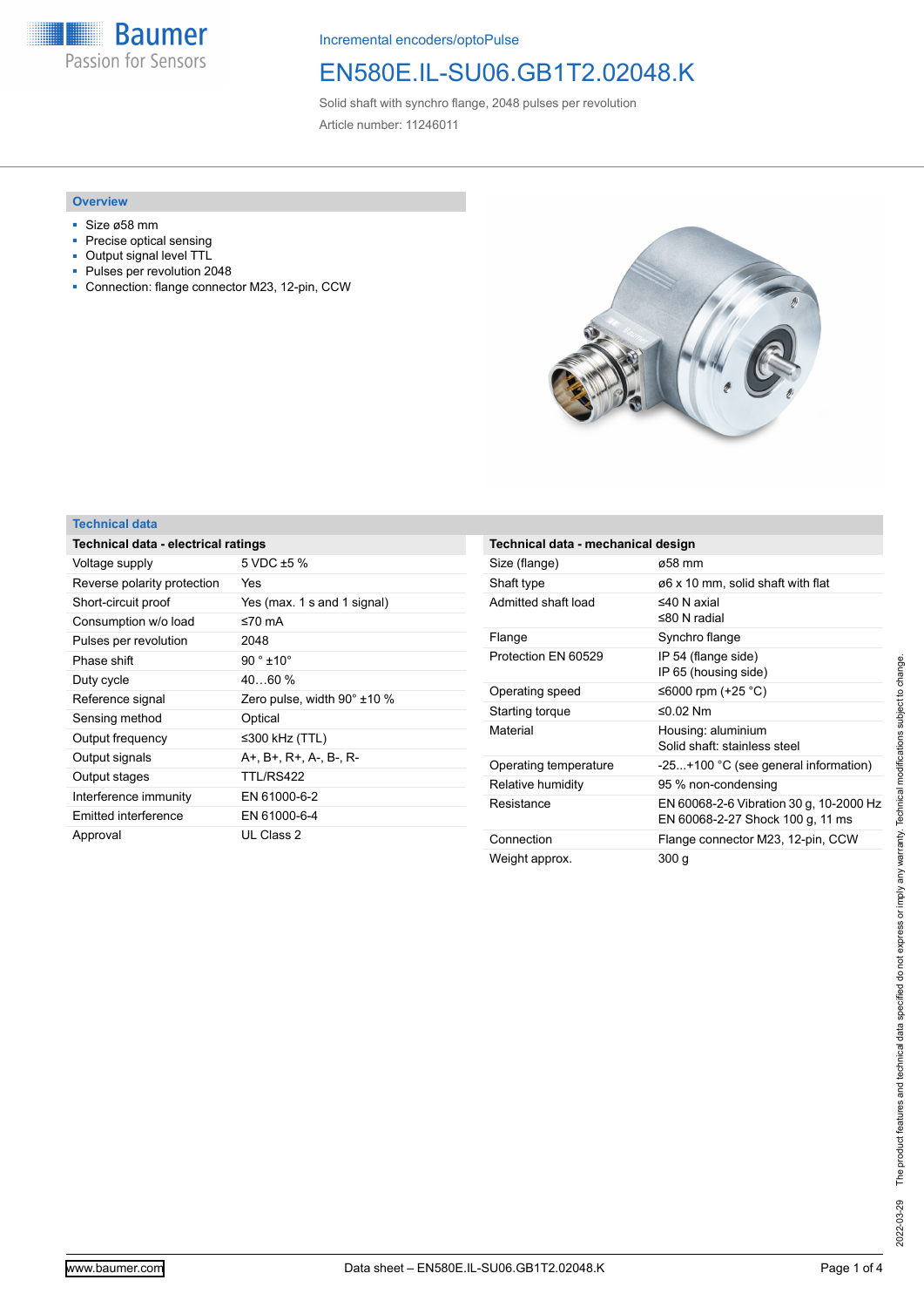

Incremental encoders/optoPulse

## EN580E.IL-SU06.GB1T2.02048.K

Solid shaft with synchro flange, 2048 pulses per revolution Article number: 11246011

#### **General information**

Self-heating correlated to installation and ambient conditions as well as to electronics and supply voltage must be considered for precise thermal dimensioning. Operating the encoder close to the maximum limits requires measuring the real prevailing temperature at the encoder flange.

| <b>Trigger level</b> |                      |  |
|----------------------|----------------------|--|
| <b>Outputs</b>       | <b>TTL/RS422</b>     |  |
| Output level High    | $\geq$ 2.5 V         |  |
| Output level Low     | ≤0.5 V               |  |
| Load                 | ≤20 $mA$             |  |
|                      |                      |  |
|                      |                      |  |
| <b>Outputs</b>       | <b>HTL/Push-pull</b> |  |
| Output level High    | $\Sigma$ UB -3 V     |  |
| Output level Low     | ≤1.5 $V$             |  |
| Load                 | ≤20 mA               |  |

### **Terminal assignment**

| Flange socket M23, 12-pin, male contact, CCW |                |  |
|----------------------------------------------|----------------|--|
| Pin                                          | Assignment     |  |
| $\mathbf 1$                                  | <b>B-</b>      |  |
| $\overline{2}$                               | +Vs Sense      |  |
| $\mathbf{3}$                                 | $R+$           |  |
| $\overline{4}$                               | R-             |  |
| 5                                            | $A+$           |  |
| $\,6\,$                                      | $A -$          |  |
| $\overline{7}$                               |                |  |
| 8                                            | $B+$           |  |
| 9                                            |                |  |
| 10                                           | 0 <sub>V</sub> |  |
| 11                                           | 0 V Sense      |  |
| 12                                           | $+Vs$          |  |
|                                              |                |  |



#### **Output signals**

|           | Clockwise rotating direction when looking at flange. |
|-----------|------------------------------------------------------|
| $A+$      |                                                      |
| $A-$      |                                                      |
| $B+$      |                                                      |
| <b>B-</b> |                                                      |
| $R+$      | i 90°                                                |
| $R-$      |                                                      |

The product features and technical data specified do not express or imply any warranty. Technical modifications subject to change. 2022-03-29 The product features and technical data specified do not express or imply any warranty. Technical modifications subject to change.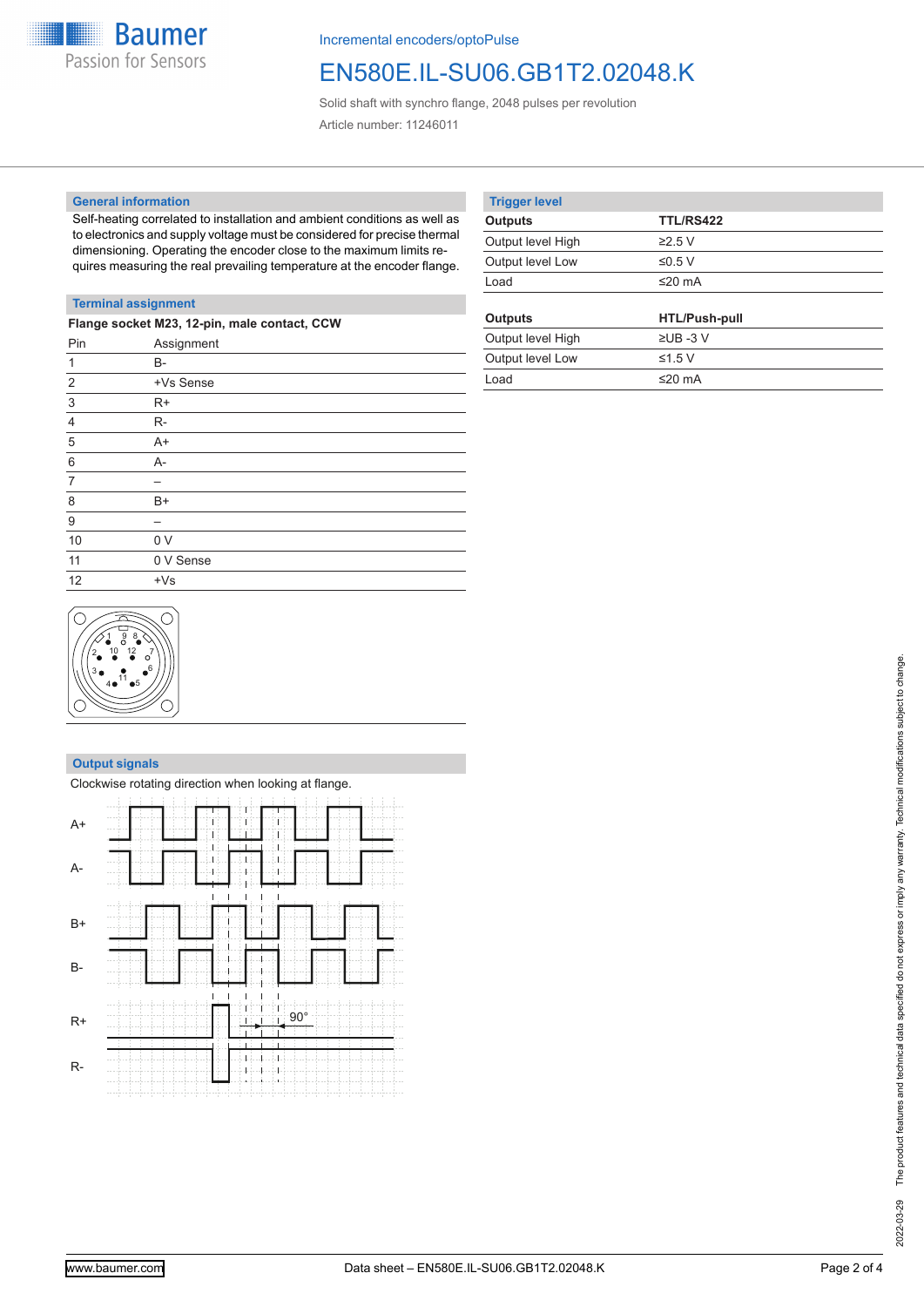

Incremental encoders/optoPulse

# EN580E.IL-SU06.GB1T2.02048.K

Solid shaft with synchro flange, 2048 pulses per revolution Article number: 11246011